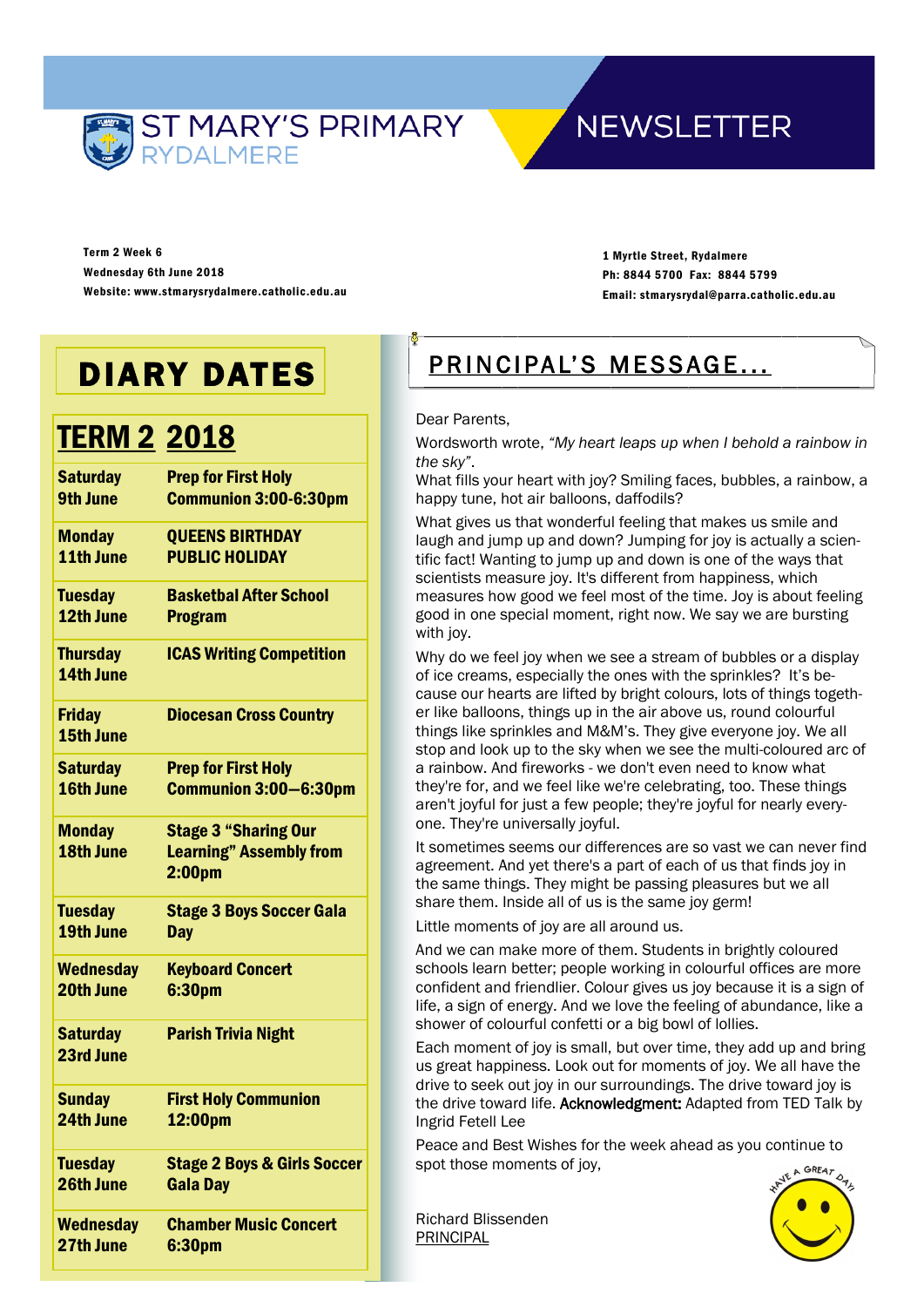## St Mary's Newsletter……

### ATHLETICS CARNIVAL

Our thanks to the many volunteers who gave so generously of their time to assist at our carnival yesterday. Our thanks to Mrs Atkinson, Miss Boidin, Mrs Kirkness and Mrs Clarkson for the co-ordination of the day. Congratulations to all competitors and to each house on their efforts:

| 1st Place        | Tarrant          |
|------------------|------------------|
| 2nd Place        | <b>McCaffery</b> |
| <b>3rd Place</b> | <b>MacKillop</b> |
| <b>4th Place</b> | Mackinnon        |

### 'A RAD REVIEW" by Mrs Radocchia

### *Sad the Dog by Sandy Fussell.*

It takes a lot to care for a dog. You need to feed it, wash it and you need to give it a name.

Mr and Mrs Cripps don't bother to name their dog and so the dog gives himself a name - Sad.

Like his name, this dog is sad because he is not appreciated or loved by his owners. Despite this, however, the book is a joyful tale of hope and kindness, for by the end, Sad gets what every pet deserves; attention and love *and* a new name!

You will fall in love with this beautifully illustrated book!

*Be the first to borrow "Sad the Dog" by being the first to ask Mrs Radocchia.*



| ΚA  | Antony Del Duca & Anahita Wu        |
|-----|-------------------------------------|
| ΚT  | Hope Bailey & Tahlia Paiva          |
| 1R  | Grace Ban & Kristen Dixon           |
| 1W  | James Flint & Justin Habchy         |
| 2Η  | Finn Noone & Lachlan Pitchfork      |
| 2M  | Olivia-Rose Boumalhab & Hugh Porter |
| 3G  | Carey Kaseke & Johan Xie            |
| 3S  | Jessica Anlezark & William Sultana  |
| 4 I | Max Ghest & Anthony Scott           |
| 4K  | Stella Northwood & Jireh Samuel     |
| 5Е  | Indiana Liu & Elena Sheslow         |
| 5LV | Daniel Bietola & Tara Quinn         |
| 6В  | Sophia Bartosiak & Giovanna Younis  |
| 6K  | Oscar Moy & Andrea Leon             |
|     |                                     |



| <i>BIRTHDAY</i>     |
|---------------------|
| <b>CELEBRATIONS</b> |



| June 8                  | Maiya Hughes                                |
|-------------------------|---------------------------------------------|
| June 10                 | Eunice Kim                                  |
| June 11                 | Gabriel Mansour                             |
|                         | Antonious Mansour                           |
| June 12                 | <b>Marcus Scrivener</b>                     |
| June 14                 | Aren Simonyan                               |
| June 15                 | Ellie Hart                                  |
| June 17                 | Raymond Zhang                               |
|                         | Donnie Yang                                 |
|                         | Vivian Kim                                  |
|                         | Majella Craze                               |
| June 19                 | Cristiano Sobral                            |
|                         | Johnathan Kolosakas                         |
|                         | We would like to wish all of these children |
| a very happy birthday!! |                                             |

### SCHOOL FEE'S

The second instalment of School Fee's are now due. If you are having difficulty in paying your fee's or have any questions, please contact Susan in the school office.

### STUDENT BANKING

A reminder that School Banking is processed on a Monday morning. Bank books are to be bought straight to the office before school and will be processed and returned by the afternoon.

## *CARE AWARDS TERM 2—Week 4*



- KA Isabella Cipri & Christopher Okwara
- KT Elizabeth Lee & Beau Harris
- 1R Brandon Eum & Grace Henstock
- 1W Jasmin Simon & Nishaan Venktestwar
- 2H Caleb Filardo & Sara Scott
- 2M Olivia Campos & Sirat Ghangas
- 3G Doreen Dube & Nate McKinnon
- 3S Mya Carr & Aanya Singh
- 4J Chad Craze & Leiden-Aree Tohovaka
- 4K Maiya Hughes & Cooper Kennedy
- 5E Esha Ghangas & Nadia LaMacchia
- 5LV Cooper Storey & Olivia Marshall
- 6B Lucinda Palmas & Sienna Percovich
- 6K Patrick Bayeh & Cooper Frain

I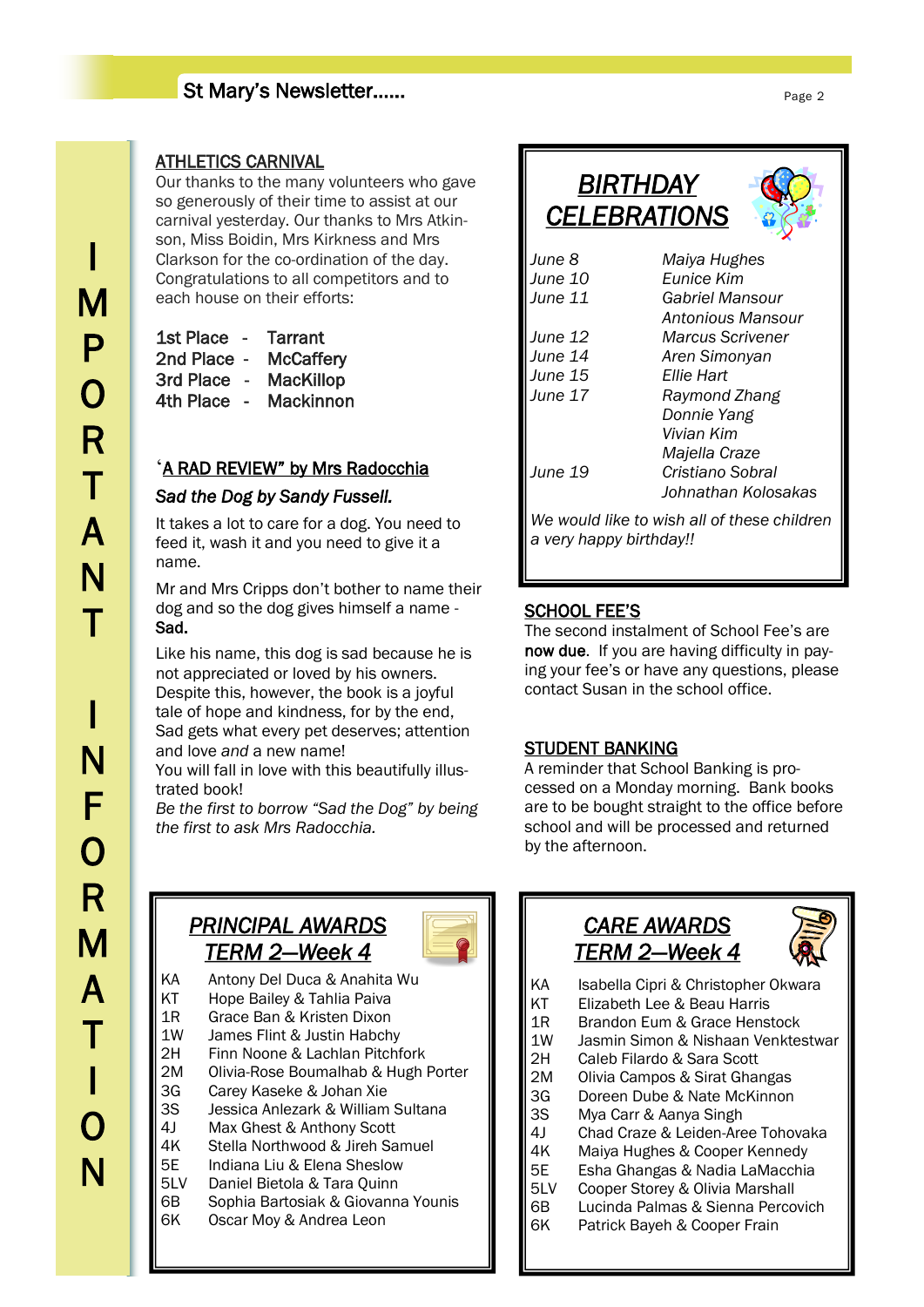# FROM MR BLISSENDEN...

### CYBER SAFETY

Are you looking for a quick, easy reference tool to help you with Cyber Safety? We can highly recommend the "iparent" resource available from the office of the E-safety Commissioner – visit it here [https://www.esafety.gov.au/education-resources/iparent/screen-smart-tour.](https://www.esafety.gov.au/education-resources/iparent/screen-smart-tour)

It is a 10 minute interactive tour is for parents of pre-teens and young teens (10 to 14 years). It has plenty of tips and practical steps along the way so you can help your child explore safely and manage online issues should they arise. This is especially important at this age as they strive for independence and peer acceptance.

### BATTLE OF THE BANDS

Congratulations to our Band and Band Master Mr Damien Buttler on the recent success. The Band competed in Kenthurst and placed second winning a prize of \$300. Congratulations to all our band members!

### RECONCILIATION WEEK

Last week around Australia we celebrated Reconciliation Week. Reconciliation Australia invites all Australians to learn more about Aboriginal and Torres Strait Islander cultures and histories, to share that knowledge and help us grow as a nation. In that spirit we share this prayer:

Holy Father, God of Love You are the Creator of this land and of all good things.

We acknowledge the pain and shame of our history and the suffering of our peoples, and we ask your forgiveness.

We thank you for the survival of indigenous cultures.

Our hope is in you because you gave your Son Jesus to reconcile the world to you. We pray for your strength and grace to forgive, accept and love one another, as you love us and forgive and accept us in the sacrifice of your Son.

Give us the courage to accept the realities of our history so that we may build a better future for our nation.

Teach us to respect all cultures.

Teach us to care for our land and waters.

Help us to share justly the resources of this land.

Help us to bring about spiritual and social change to improve the quality of life for all groups in our communities, especially the disadvantaged.

Help young people to find true dignity and self esteem by your Spirit.

May your power and love be the foundations on which we build our families, our communities and our nation, through Jesus Christ our Lord.

Prepared by Wontulp-Bi-Buya Indigenous Theology Working Group, 13th March 1997, Brisbane

### ADVANCE NOTICE—STAFF DEVELOPMENT DAY—MONDAY 30TH JULY

There will be no school for the children on Monday 3oth July as the staff will be engaged in some professional learning with a Scholar from the United States – Dr Edward Sri as we continue our work on our formation goal. We will be working, off site, with two other schools on this day.

### THREE WAY INTERVIEWS

In the last week of this term our teachers would like to invite you and your child to attend a Three Way Interview (3WI). A separate letter with how to make an interview time will be sent home shortly. We introduced 3WIs two years ago and the feedback has been overwhelmingly positive. You, your child and your child's teacher will discuss their work from Semester One (Terms 1 and 2) and together set some goals for Semester Two (Terms 3 and 4). More details to are on the following page.